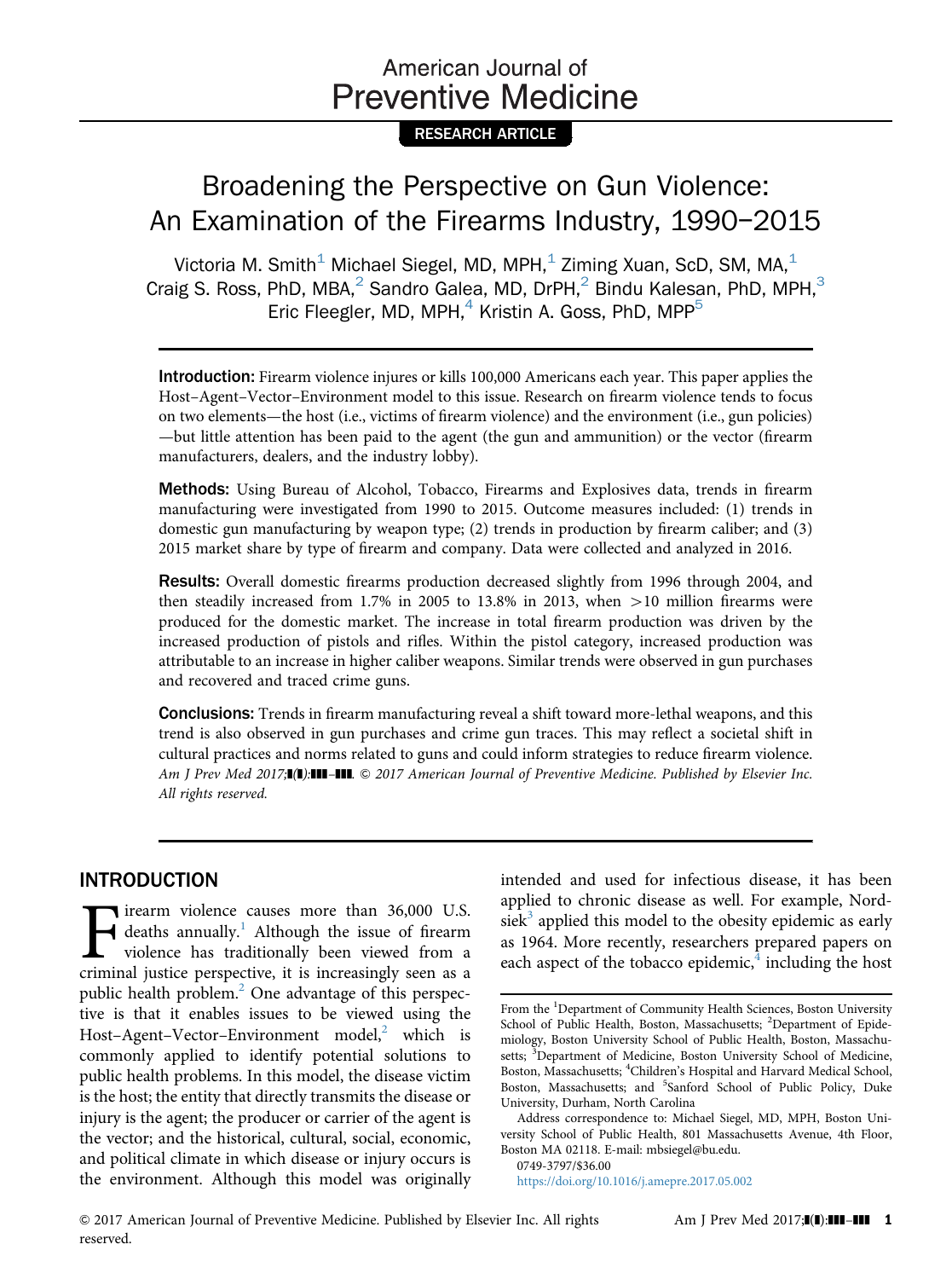#### 2 Smith et al / Am J Prev Med 2017; $\mathbf{I}(\mathbf{l})$ : $\mathbf{III}$ – $\mathbf{III}$

(smokers),<sup>5</sup> agent (cigarettes),<sup>[6](#page-6-0)</sup> vector (the tobacco industry), $\frac{7}{7}$  $\frac{7}{7}$  $\frac{7}{7}$  and environment (tobacco policies).<sup>[8](#page-6-0)</sup>

Recently, this model has been applied to firearm violence. $9-14$  $9-14$  For example, Pinto et al. defined the host (victims of firearm violence), agent (firearms themselves and ammunition), vector (the firearms industry, including arms manufacturers and dealers and the industry lobby), and environment (gun policies, culture, social norms, and political and economic factors) and showed how consideration of each of these factors could lead to a range of potential strategies to reduce firearm violence. There are slight variations on the application of this model to firearm violence, with other authors viewing guns as the vector and ammunition as the agent, $10^{-1}$  $10^{-1}$ classifying guns as a combined agent/vector, $^{13}$  $^{13}$  $^{13}$  and adding perpetrators as an additional agent.<sup>14</sup> Regardless of how the model is applied, its value lies in the articulation of a broad range of proximal and distal contributing factors that provide potential leverage at multiple levels to achieve injury prevention goals.

Most of the discussion regarding firearm violence has focused on characteristics of the host (i.e., firearm death and injury rates and the characteristics of victims) and the environment (i.e., gun policies and social determinants of crime), but less attention has been directed toward the agent (the gun and ammunition) or to the vector (firearms manufacturers, their practices, and gun sales). In contrast to the vast literature on cigarettes and tobacco companies, similar data on firearms and firearm manufacturers have rarely been published in the public health literature. Professor Timothy Lytton at Georgia State University recently noted that, "In popular discourse or political discourse, gun violence is often talked about in the context of criminals using weapons.… the real problem in gun violence we should focus on is the firearm industry's sales, marketing and distribution practices." [15](#page-6-0) This paper begins to address this gap in the literature by examining trends in the volume and types of firearm production and company market shares by firearm types in the U.S. over time, and by examining the correlation between trends in manufactured firearms and purchased firearms, as well as firearms recovered in actual crimes.

Several previous articles in the public health literature have examined trends in the volume and types of firearms produced by the firearm industry. In a 1993 paper in this journal,  $Cook<sup>16</sup>$  reported U.S. domestic firearm production by gun type during the period 1965–1990. In a 1996 paper, Wintemute<sup>17</sup> described changes in handgun production and in the caliber of pistols from 1985 to 1994. In a 2002 paper, Wintemute<sup>18</sup> provided data on trends in gun production by weapon type during the period 1976–1999 and listed the leading

manufacturers of semiautomatic pistols during the 1990s. In a 2012 paper, Braga and colleagues<sup>19</sup> reported trends in domestic handgun production during the period 1979–1998. Most recently, a report of U.S firearms production through 2010 produced by the Small Arms Survey provided data on domestic manufacturing by firearm type from 1942 to 2010 and presented the top manufacturers during the period  $1986-2010$ <sup>20</sup>

A major limitation of the existing literature is that public health impacts of observed trends in domestic manufacturing are not clear, as these trends have not been directly correlated with trends in purchased firearms and firearms recovered in crime. Given that the existing gun stock is very large, $21$  are acute trends in production having an impact on the type of firearms being purchased and used (e.g., the types of guns actually being used in crimes)?

This paper provides information on the descriptive epidemiology of gun manufacture in the U.S. during the period 1990–2015. It examines: (1) trends in overall domestic gun manufacture by weapon types (pistol, revolver, rifle, and shotgun); (2) trends in the caliber of pistols; and (3) current market share by manufacturer for each weapon type. In addition to adding information on more recent trends in the types of firearms being introduced into the domestic market, this paper compares these trends with those in purchased firearms and crime firearms recovered and traced, to confirm whether manufacturing trends would be expected to be reflected in observed public health impacts.

Ultimately, a better understanding of the products on the market may have implications for improving firearms as consumer products, such as fostering changes in design to increase safety or changes in corporate practices to better protect consumers, as has been done for tobacco products.<sup>22</sup> Vernick and Teret<sup>[23](#page-6-0)</sup> have outlined six potential areas in which a better understanding of firearms and firearm manufacturer practices could contribute to the development of novel strategies: (1) implementing safety standards; (2) reducing firearm lethality; (3) implementing surveillance and recall protocols; (4) improving oversight of dealers; (5) ensuring responsible advertising; and (6) enhancing accountability. This paper cannot in itself provide definitive solutions, but it may help inform debate as well as provide a basis for further research.

### **METHODS**

### Data Sample

Annual data on domestic firearm production, imports, and exports were gathered from the Bureau of Alcohol, Tobacco, Firearms and Explosives (ATF) for all 50 states for the period  $1990-2015$ <sup>[24](#page-6-0),[25](#page-6-0)</sup> These data were used to calculate the trend in total firearms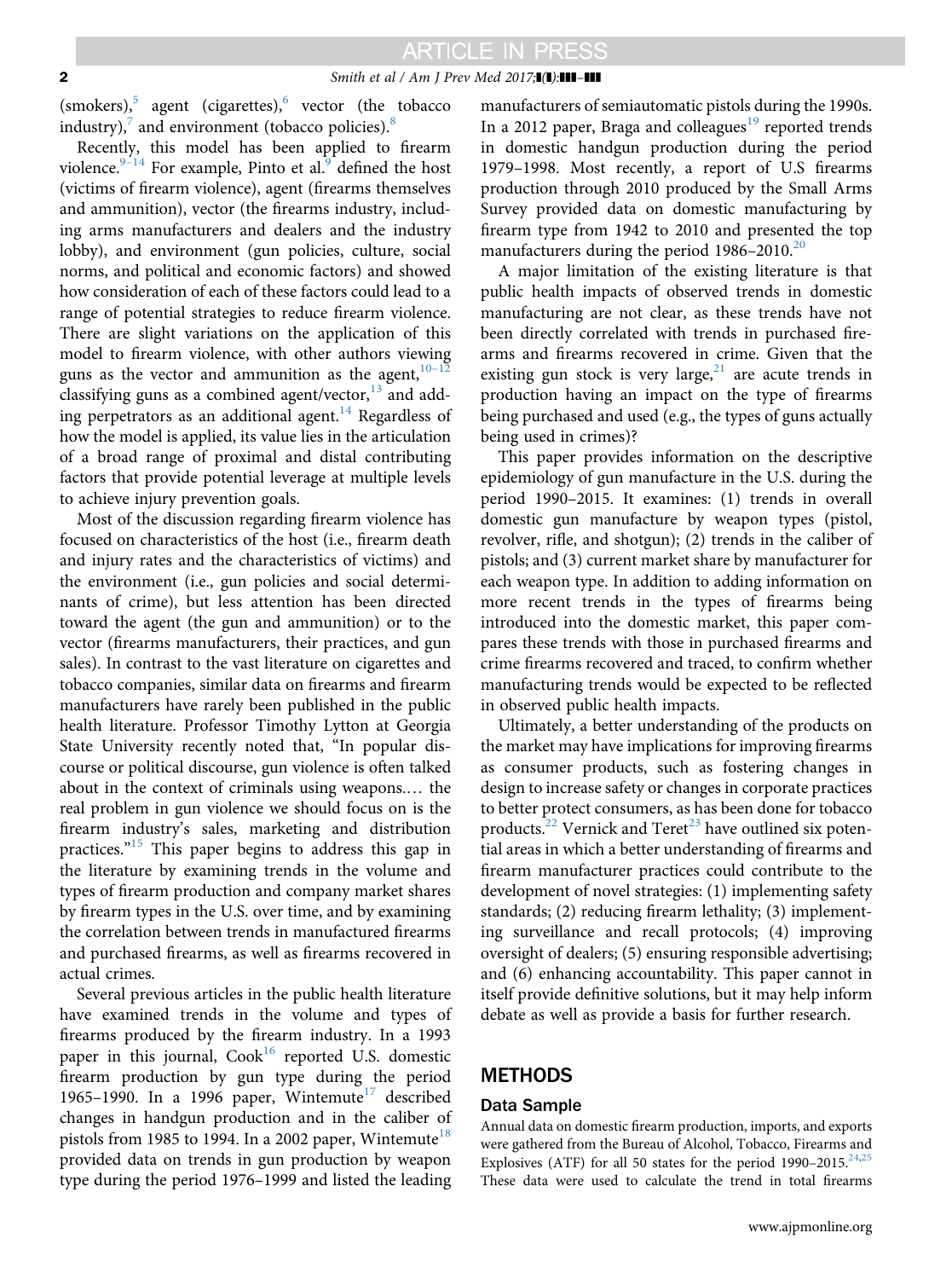#### Smith et al / Am J Prev Med 2017; $\blacksquare$ ] 3

introduced into domestic commerce by adding the number of manufactured and imported firearms and subtracting the number of exported firearms. Trends in domestic firearm production net of exports by weapon caliber were also examined. For 2015, the market share by volume for the top 20 U.S. manufacturers was determined. An estimate of firearms sold by weapon type was derived from Federal Bureau of Investigation data on the annual number of National Instant Criminal Background Check System checks.<sup>[26](#page-6-0)</sup> Trends in crime guns by type and caliber were obtained from ATF crime gun trace reports.<sup>[27](#page-7-0)</sup> Data were collected and analyzed in 2016.

### **Measures**

Data on firearm production for the years 1990–2015 were obtained from the U.S. ATF through their Annual Firearms Manufacturing and Export Reports  $(AFMER).<sup>24</sup>$  $(AFMER).<sup>24</sup>$  $(AFMER).<sup>24</sup>$  All federally licensed firearm manufacturers are required to report manufacturing and export numbers each year, making AFMER the most comprehensive and accurate source for firearm manufacturing data. These reports stratify each year's firearm production by manufacturer and type of weapon. Weapon types include pistol, revolver, rifle, shotgun, and miscellaneous, where pistols and revolvers are further separated by caliber, or bullet diameter. For pistols, the caliber is recorded in six categories of increasing bullet diameter: (1) up to 0.22 inches; (2) up to 0.25 inches; (3) up to 0.32 inches; (4) up to 0.380 (0.357 inches); (5) 9-mm Parabellum (also 0.357 inches but more powerful than the 0.380); and (6) up to 0.50 inches. Firearm exports account for approximately 5% of overall production. AFMER data exclude production of firearms for military use, but include units manufactured for law enforcement agencies. Firearms categorized as "miscellaneous" were not included in these analyses because this category consists of starter guns, pen guns, and firearm parts that do not constitute a complete, ready-to-use firearm. The ATF provided current AFMER data, but because these data have been updated to correct a small number of errors in reporting, there are minor differences between the totals reported here and those reported in published ATF reports.

Data on firearm imports for the years 1990–2015 were obtained from the annual ATF Report on Firearms Commerce in the U.S.<sup>[25](#page-6-0)</sup> These reports summarize the number of non-military firearms imported, but break these weapons down only by crude type: handgun, rifle, and shotgun. During the study period, the proportion of total firearms introduced into U.S. commerce that were imported varied from 16.9% to 41.4%.

An estimate for annual gun sales by weapon type was derived from the Federal Bureau of Investigation's National Instant Criminal Background Check System data.<sup>[26](#page-6-0)</sup> Because many background checks are associated with permitting rather than purchase, these data are only a rough estimate of the number of firearms sold. However, the current analysis was restricted to background checks listed by the ATF as being associated with the transfer of a handgun or long gun.

Trends in crime guns recovered and traced were obtained from the ATF crime trace data. $27$  These data are only available for the period 2006–2015 for weapon type and 2012–2015 for caliber.

### Statistical Analysis

Trends in annual firearm commerce by weapon type (handgun, rifle, and shotgun) were examined by calculating domestically produced firearms net of exports plus imports. Trends by handgun type (pistol and revolver) and caliber were based on domestically produced firearms net of exports, because imports are not broken down by handgun type or caliber. To calculate the market share by company in 2015, the production net of exports for each company was determined.

Changes in firearm production over time were assessed using a rolling, 5-year, compound annual growth rate, using the formula:  $CAGR = (EV/BV)^{1/5} - 1$ , where EV is the ending value (value in Year 5), and BV is the beginning value (value in Year 1). This value was then converted to a percentage.

## RESULTS

The number of firearms manufactured in the U.S. for domestic commerce ranged between 3 and 5 million per year between 1990 and 2005, but then grew exponentially, from 3.2 million firearms in 2005 to a peak of 10.3 million in 2013 [\(Table 1,](#page-3-0) [Figure 1\)](#page-3-0). The 5-year rolling compound annual growth rate in overall domestic firearms production was negative from 1996 through 2004, and then steadily increased from 1.7% in 2005 to 13.8% in 2013, before dropping to 7.0% in 2015. This increase in firearm manufacturing was primarily attributable to increased production of pistols and rifles. After declining from 1990 to 2005, annual pistol production increased by more than fourfold from 2005 to 2015 (from 0.8 million to 3.6 million), peaking in 2013 at 4.4 million. Whereas the number of manufactured shotguns and revolvers remained stable throughout the study period, rifle production increased nearly threefold from 1.4 million in 2005 to a peak of 4.0 million in 2013.

Within the pistol category, the dramatically increased production observed since 2005 was attributable primarily to 0.380 and higher caliber pistols ([Table 2,](#page-4-0) [Figure 2](#page-4-0)). Between 2004 and 2015, production of 0.380 pistols increased from 68,319 to 819,103 (a 12-fold increase), production of 9-mm pistols increased from 209,650 to 1,531,065 (a sevenfold increase), and production of pistols  $> 9$  mm increased from 304,551 to 767,471 (a 2.5-fold increase). Between 1990 and 2015, the production market share within the pistol category nearly doubled for 0.380 pistols (from 12.5% to 23.0%), increased by nearly 18 percentage points for 9-mm pistols (from 25.4% to 43.0%), and increased by seven percentage points for pistols  $> 9$ -mm caliber (from 14.8% to 21.6%).

Trends in total U.S. firearm commerce (domestic production for domestic use plus imports) followed a similar pattern to domestic production itself, with a large increase in handgun and rifle production since 2005, but only a small increase in shotgun production ([Appendix](#page-6-0) [Table 1](#page-6-0), [Appendix Figure 1](#page-6-0), available online).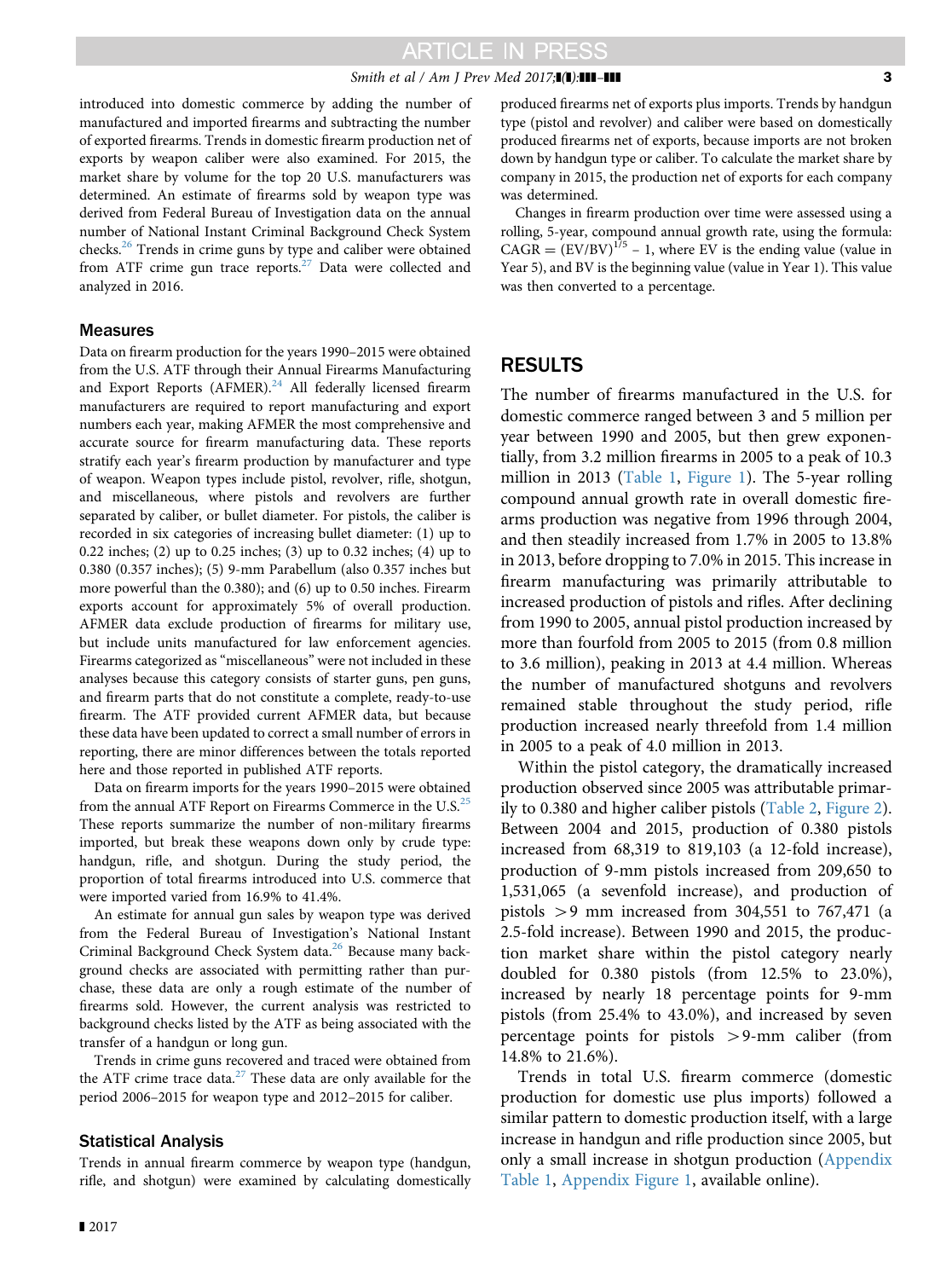### <span id="page-3-0"></span>**4** Smith et al / Am J Prev Med 2017;**1(1):111-111**

Table 1. Domestic Firearm Production (Net Exports), by Type, U.S., 1990-2015

| Year | <b>Pistols</b> | <b>Revolvers</b> | <b>Rifles</b> | <b>Shotguns</b> | <b>Total</b><br>firearms | Pistols.<br>5-year<br>CAGR, % | Rifles.<br>$5$ -year<br>CAGR, % | All firearms,<br>5-year<br>CAGR, % |
|------|----------------|------------------|---------------|-----------------|--------------------------|-------------------------------|---------------------------------|------------------------------------|
| 1990 | 1,371,427      | 470,495          | 1,211,664     | 855,970         | 3,909,556                | —                             | $\overline{\phantom{m}}$        |                                    |
| 1991 | 1,378,252      | 459,466          | 883,482       | 828,426         | 3,549,626                |                               |                                 |                                    |
| 1992 | 1,669,537      | 469,413          | 1,001,833     | 1,018,204       | 4,158,987                | —                             |                                 |                                    |
| 1993 | 2,093,362      | 562,292          | 1,173,694     | 1,148,939       | 4,978,287                |                               |                                 |                                    |
| 1994 | 2,004,298      | 586,450          | 1,316,607     | 1,254,924       | 5,162,279                | 7.9                           | 1.7                             | 5.7                                |
| 1995 | 1,195,284      | 527,664          | 1,441,120     | 1,176,958       | 4,341,026                | $-2.8$                        | 10.3                            | 4.1                                |
| 1996 | 987,528        | 498,944          | 1,424,315     | 925,732         | 3,836,519                | $-10.0$                       | 7.3                             | $-1.6$                             |
| 1997 | 1,036,077      | 370,428          | 1,251,341     | 915,978         | 3,573,824                | $-13.1$                       | 1.3                             | $-6.4$                             |
| 1998 | 960,365        | 324,390          | 1,346,959     | 1,036,520       | 3,668,234                | $-13.7$                       | 0.5                             | $-6.6$                             |
| 1999 | 995,446        | 335,798          | 1,569,685     | 1,106,995       | 4,007,924                | $-3.6$                        | 1.7                             | $-1.6$                             |
| 2000 | 1,004,351      | 318,960          | 1,583,097     | 898,442         | 3,804,850                | 0.3                           | 2.1                             | $-0.2$                             |
| 2001 | 677,434        | 320,143          | 1,284,551     | 679,874         | 2,962,002                | $-8.1$                        | 0.5                             | $-3.7$                             |
| 2002 | 743,016        | 347,070          | 1,515,535     | 741,384         | 3,347,005                | $-5.0$                        | 2.4                             | $-1.8$                             |
| 2003 | 826,986        | 309,364          | 1,430,433     | 726,078         | 3,292,861                | $-3.6$                        | $-1.8$                          | $-3.9$                             |
| 2004 | 837,017        | 294,099          | 1,336,077     | 733,623         | 3,200,816                | $-3.6$                        | $-3.3$                          | $-3.4$                             |
| 2005 | 807,237        | 274,399          | 1,433,560     | 709,313         | 3,224,509                | 3.6                           | 2.2                             | 1.7                                |
| 2006 | 1,021,544      | 382,067          | 1,500,659     | 714,618         | 3,618,888                | 6.6                           | $-0.2$                          | 1.6                                |
| 2007 | 1,222,718      | 391,334          | 1,618,257     | 645,600         | 3,877,909                | 8.1                           | 2.5                             | 3.3                                |
| 2008 | 1,387,349      | 431,753          | 1,747,502     | 630,663         | 4,197,267                | 10.6                          | 5.5                             | 5.6                                |
| 2009 | 1,870,063      | 547,526          | 2,256,912     | 752,755         | 5,427,256                | 18.3                          | 9.5                             | 11.0                               |
| 2010 | 2,212,226      | 559,673          | 1,831,831     | 743,092         | 5,346,822                | 16.7                          | 4.1                             | 8.1                                |
| 2011 | 2,598,256      | 572,857          | 2,318,207     | 862,401         | 6,351,721                | 16.3                          | 7.5                             | 10.4                               |
| 2012 | 3,488,865      | 667,357          | 3,172,451     | 949,010         | 8,277,683                | 20.3                          | 12.7                            | 14.5                               |
| 2013 | 4,441,726      | 725,282          | 3,979,568     | 1,203,072       | 10,349,648               | 18.9                          | 12.0                            | 13.8                               |
| 2014 | 3,636,048      | 744,047          | 3,379,931     | 935,433         | 8,695,459                | 10.4                          | 13.0                            | 10.2                               |
| 2015 | 3,557,199      | 885,259          | 3,691,799     | 777,273         | 8,911,530                | 6.5                           | 9.8                             | 7.0                                |

Source: Bureau of Alcohol, Tobacco, Firearms and Explosives. Annual Firearms Manufacturers and Export Reports, 1990-2015. $^{24}$  $^{24}$  $^{24}$ CAGR, compound annual growth rate.

In 2015, Sturm, Ruger & Co. (Ruger) held the largest market share in the number of firearms produced at 18.7%, followed by Smith & Wesson at 16.5% and Remington at 12.8% ([Appendix Table 2,](#page-6-0) available online). The top five firearm manufacturers alone (including Sig Sauer and Maverick Arms) held 59.0% of the market, with the top



Figure 1. Domestic firearm production by type of weapon, 1990-2015.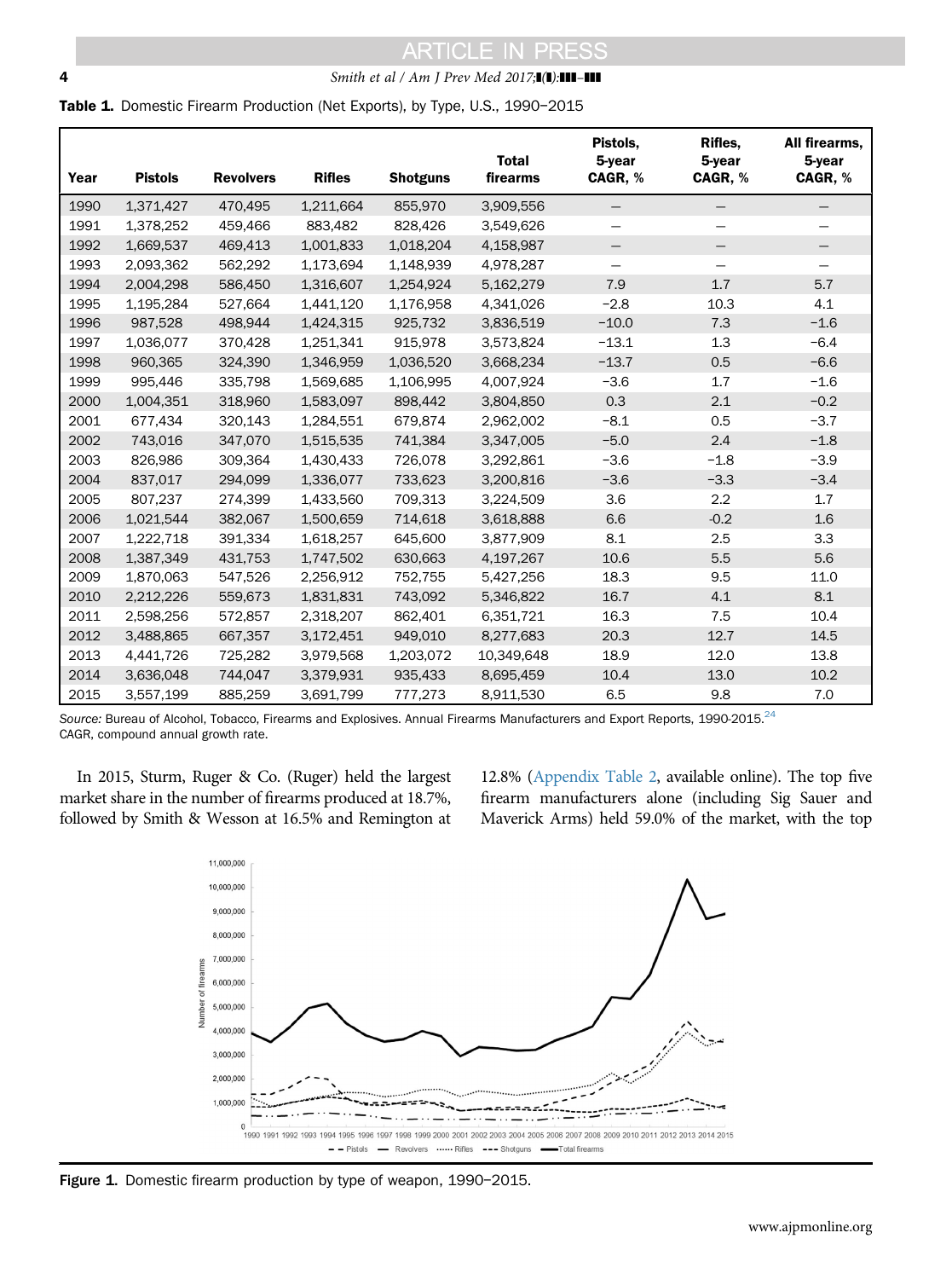### Smith et al / Am J Prev Med  $2017$ ; $\blacksquare$  $\blacksquare$ ]  $\blacksquare$

<span id="page-4-0"></span>Table 2. Domestic Pistol Production (Net Exports), by Caliber, U.S., 1990–<sup>2015</sup>

| Year | Up to 0.22 | Up to 0.25 | Up to 0.32 | Up to 0.380 | Up to 9mm | Up to 0.50 | <b>Total</b> |
|------|------------|------------|------------|-------------|-----------|------------|--------------|
| 1990 | 351,456    | 239,345    | 56,297     | 172,051     | 348,679   | 203,599    | 1,371,427    |
| 1991 | 306,088    | 252,370    | 55,007     | 215,595     | 358,228   | 190,964    | 1,378,252    |
| 1992 | 352,621    | 253,955    | 50,916     | 371,095     | 468,182   | 172,768    | 1,669,537    |
| 1993 | 452,509    | 277,306    | 52,268     | 508,469     | 586,039   | 216,771    | 2,093,362    |
| 1994 | 449,495    | 119,769    | 25,972     | 313,915     | 750,693   | 344.454    | 2,004,298    |
| 1995 | 260.059    | 51,025     | 19,220     | 182.801     | 398,472   | 283,707    | 1,195,284    |
| 1996 | 206,485    | 41,156     | 20,709     | 166,089     | 319,696   | 233,393    | 987,528      |
| 1997 | 250,983    | 43,103     | 43,623     | 154,046     | 303,212   | 241,110    | 1,036,077    |
| 1998 | 184.836    | 50,936     | 62,338     | 98,266      | 284,374   | 279,615    | 960,365      |
| 1999 | 229,852    | 24,393     | 52,632     | 81,881      | 270,298   | 336,390    | 995,446      |
| 2000 | 184,577    | 23,198     | 60,527     | 108,523     | 287,329   | 340,197    | 1,004,351    |
| 2001 | 123.374    | 5.697      | 57,823     | 41.634      | 229,821   | 219,085    | 677,434      |
| 2002 | 146,221    | 10,009     | 54,000     | 59,476      | 205,197   | 268,113    | 743,016      |
| 2003 | 200,300    | 14,023     | 43,471     | 79,788      | 220,576   | 268,828    | 826,986      |
| 2004 | 211,913    | 10,140     | 32,444     | 68,319      | 209,650   | 304,551    | 837,017      |
| 2005 | 139,178    | 10,471     | 29,028     | 107,416     | 301,189   | 219,955    | 807,237      |
| 2006 | 141,653    | 9,627      | 39,205     | 126,939     | 352,646   | 351,474    | 1,021,544    |
| 2007 | 180,419    | 11,395     | 43.914     | 138,484     | 392,263   | 456,243    | 1,222,718    |
| 2008 | 195,653    | 14,622     | 40,487     | 278,945     | 421,746   | 435,896    | 1,387,349    |
| 2009 | 320,892    | 15,107     | 47,395     | 390,895     | 586,548   | 509,226    | 1,870,063    |
| 2010 | 374,505    | 21,722     | 39,792     | 616,310     | 631,028   | 528,869    | 2,212,226    |
| 2011 | 427,571    | 19,182     | 13,890     | 537,063     | 888,379   | 712,171    | 2,598,256    |
| 2012 | 675,736    | 9,853      | 11,248     | 582,645     | 1,226,756 | 982,627    | 3,488,865    |
| 2013 | 635,744    | 18,578     | 6,591      | 852,727     | 1,697,509 | 1,230,577  | 4,441,726    |
| 2014 | 427,370    | 19,097     | 10,499     | 873,168     | 1,270,425 | 1,035,489  | 3,636,048    |
| 2015 | 413,230    | 11,567     | 14,763     | 819,103     | 1,531,065 | 767,471    | 3,557,199    |

Source: Bureau of Alcohol, Tobacco, Firearms and Explosives. Annual Firearms Manufacturers and Export Reports, 1990-2015.<sup>[24](#page-6-0)</sup>

20 manufacturers holding a combined 87.2% market share. Ruger and Smith & Wesson were the predominant pistol manufacturers in 2015 (combined 49% market share), and Remington and Ruger were the predominant rifle manufacturers (combined 39% market share).

Manufacturing trends were reflected both in National Instant Criminal Background Check System background check trends and in crime gun recovery patterns. Estimated firearm sales remained relatively steady from 1999 to 2006, but rose dramatically starting in 2007,



Figure 2. Domestic pistol production by caliber of weapon, 1990-2015.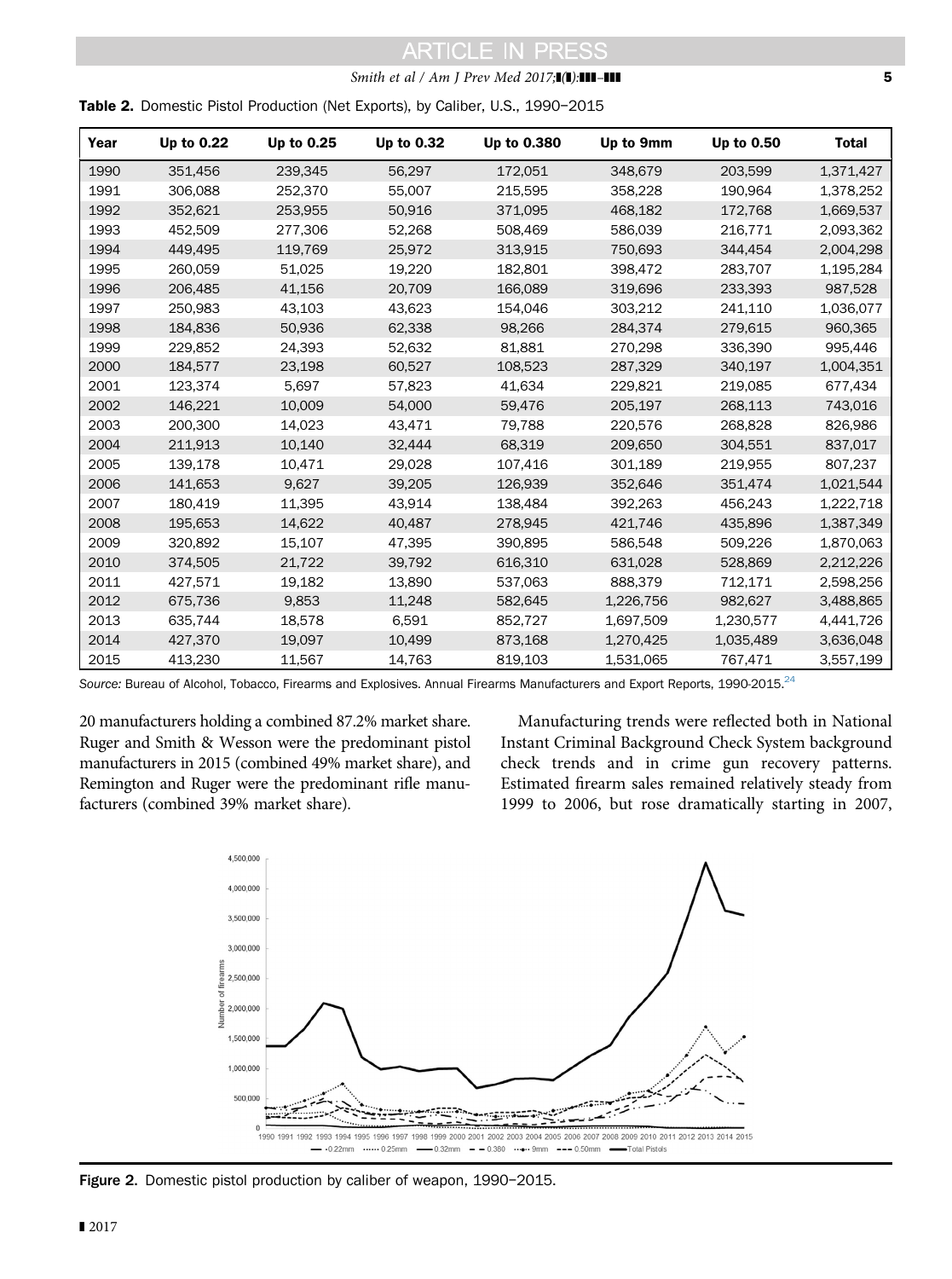#### **6** Smith et al / Am J Prev Med 2017;**1(1):111-111**

peaking in 2013 [\(Appendix Figure 2](#page-6-0), available online). Crime trace data revealed an increase in recovered pistols between 2006 and 2015, with little change in rifles and a decline in revolvers and shotguns [\(Appendix Figure 3,](#page-6-0) available online). An analysis of recovered crime guns by caliber, which is available only for the period 2012–2015, revealed a decline in smaller caliber weapons and an increase in 0.380, 9-mm, and high caliber weapons ([Appendix Table 3](#page-6-0), available online).

### DISCUSSION

To the best of the authors' knowledge, this is the first paper in the public health literature to examine trends in firearm manufacturing by weapon type, caliber, and company subsequent to 1999. There was a dramatic increase in domestic firearm production starting in 2005 and peaking in 2013, driven by the increased production of pistols and rifles. In particular, there was a marked increase in production of large caliber (0.380 and higher) pistols. The gun manufacturing market share is concentrated among a small number of companies, with the top five manufacturers holding 59% of the market in 2015.

The main implication of these findings is that there has been a large increase, especially since 2005, in the share of firearms produced that are of higher caliber and therefore greater lethality. In addition, the growing production of 0.380 pistols, which are generally compact, suggests a shift toward more-concealable weapons as well. Thus, firearm production has moved toward products designed to be more powerful and more concealable. This is evidenced by the shift from revolvers to pistols as well as the shift toward higher caliber pistols and smaller designs (the 0.380 pistol) that retain high power. Though a pistol's stopping power, or wounding potential, is also related to bullet speed, ammunition shape, and ammunition jacketing, it is generally the case that the power of these pistols increases as the categories progress because bullet diameter is strongly related to stopping power.<sup>[28](#page-7-0)[–](#page-7-0)[35](#page-7-0)</sup> Koper<sup>[29](#page-7-0)</sup> classified handgun calibers larger than  $0.32$  as being high stopping power handguns and noted that the 0.32 caliber dividing point is standard in the firearm literature.

Several studies have documented a connection between the lethality of weapon type and caliber and firearm injury frequency and severity. $28-35$  $28-35$  $28-35$  Reedy and Koper $30$  found that compared with revolvers, semiautomatic pistols result in a greater number of fired shots and a greater number of victims. Zimring $35$  reported that larger caliber handguns are associated with a higher risk of fatal injury. Koper<sup>[28,29](#page-7-0)</sup> reported an association between increased use of higher caliber weapons and increases in firearm homicide.

Although these data reflect trends in the overall entry of firearm types and calibers into the market, they are consistent with national trends in the recovery of crime guns. These trends are also consistent with an analysis of crime guns traced by the Chicago Police Department between 2001 and 2016, which revealed a decline in recovery of 0.22 caliber weapons (from 12.5% to 10% of recovered firearms), with an increase in 9-mm (from 18% to 29%) and 0.40 caliber weapons (from 2% to 13%) during the study period; both increases started in 2006.<sup>36</sup>

There is also empirical evidence that recent gun production trends have implications for crime because they reflect increasing numbers of guns or different types of guns making their way into the hands of high-risk possessors. Braga et al.<sup>19</sup> have shown that acute changes in retail sales have the potential to impact crime guns: Handguns sold at retail in a given year were over-represented by a factor of nearly five times in crime guns recovered the following year. Several studies have found a correlation between changes in the rate of retail gun sales and changes in rates of firearm homicide in subsequent years. $37-39$  $37-39$ 

The finding that firearm manufacturing is highly concentrated among a small number of companies is important because it suggests that the market may be driven by the practices of just a handful of companies. Therefore, changes in firearm design, safety, and marketing by these few companies could substantially affect the entire gun supply. For example, if just one or two companies could be convinced to begin producing "smart guns"—firearms that can only be operated by an authorized user—it is likely that such an innovation would spread through the market quickly.

By closely examining the firearm industry and its manufacturing practices, this paper builds on efforts to reframe gun violence as a societal public health problem rather than simply individual crimes, advancing a public health approach to the problem of firearm violence.

### Limitations

This study has five central limitations. First, the ATF does not list imported firearms by handgun type or caliber. Thus, the estimates of total firearm commerce include only the crude categories of handguns, rifles, and shotguns. Second, the AFMER data include firearms produced for law enforcement agencies. Thus, it cannot be assumed that the observed trends are strictly related to civilian use. Third, the AFMER data do not provide any information about ammunition magazine capacities. Fourth, not all agencies provide guns to the ATF for tracing, which is voluntary, and tracing practices may change over time. Thus, changes in the composition of trace guns may reflect differences in tracing procedures over time in addition to differences in the actual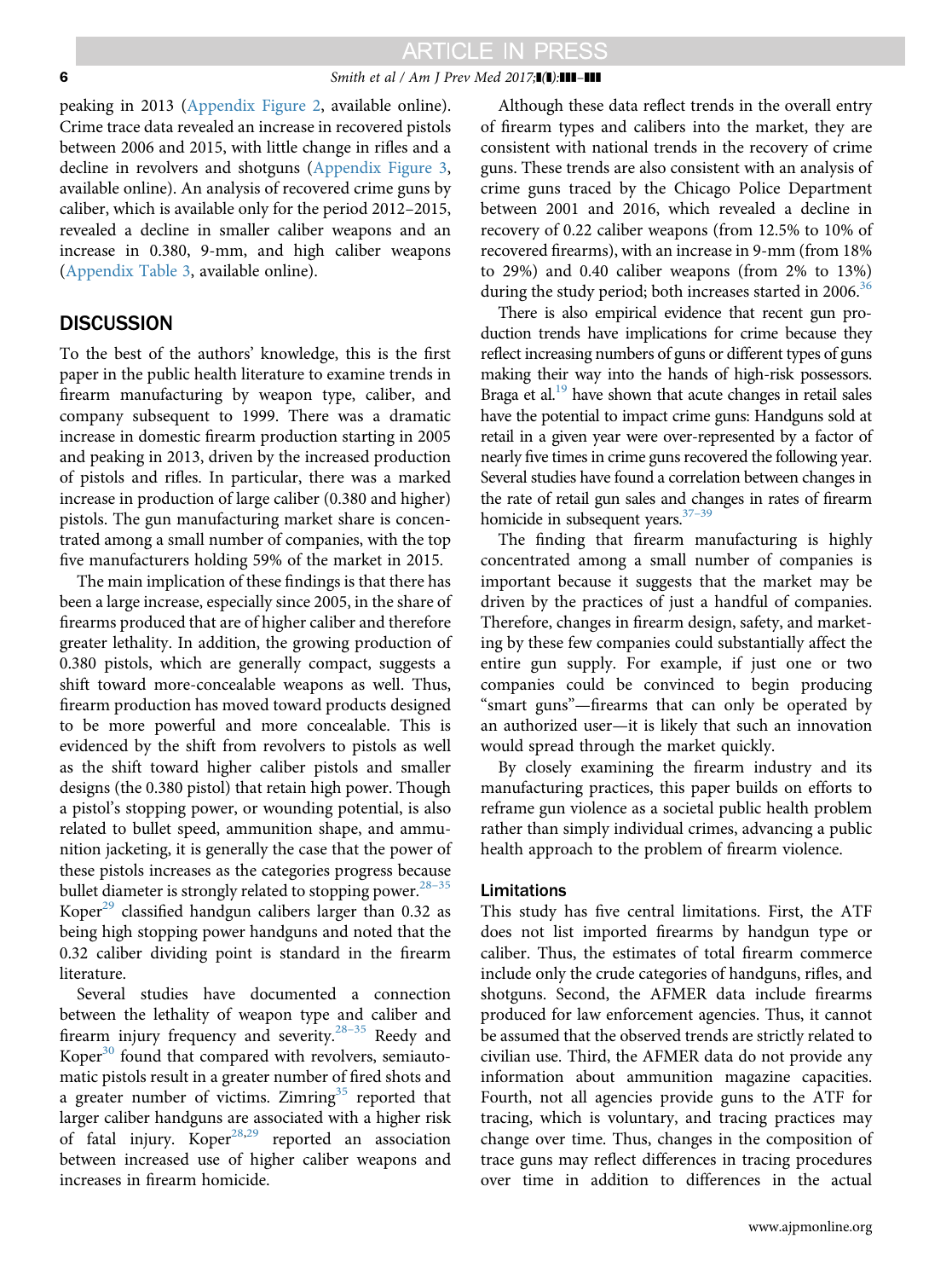### Smith et al / Am J Prev Med 2017; $\blacksquare$ ] **111 111 7 7**

<span id="page-6-0"></span>composition of crime guns. Finally, this paper did not examine demand-side factors that may be contributing to increased firearm production and sales. Such an examination is beyond the scope of this analysis, but should be explored in future research.

## **CONCLUSIONS**

Despite these limitations, the findings of this study have significant implications for finding working solutions to the problem of firearm violence. Further research is needed to determine whether industry marketing is contributing to a change in the demand for firearms and the cultural perception of guns in society.

## ACKNOWLEDGMENTS

We thank Ted Alcorn at Everytown for Gun Safety for his helpful comments on the manuscript.

Support for this research was provided by the Robert Wood Johnson Foundation, Evidence for Action: Investigator-Initiated Research to Build a Culture of Health program (grant 73337). The views expressed here do not necessarily reflect the views of the Foundation. The study sponsor had no role in the study design; collection, analysis, and interpretation of data; writing the report; or the decision to submit the report for publication.

Victoria Smith was supported by a stipend from the Undergraduate Research Opportunities Program of Boston University. No financial disclosures were reported by the authors of this paper.

## SUPPLEMENTAL MATERIAL

Supplemental materials associated with this article can be found in the online version at [https://doi.org/10.1016/j.](https://doi.org/10.1016/j.amepre.2017.05.002) [amepre.2017.05.002.](https://doi.org/10.1016/j.amepre.2017.05.002)

## **REFERENCES**

- 1. CDC. Updated. Injury Prevention and Control: Data and Statistics. 2015. [www.cdc.gov/injury/wisqars/](http://www.cdc.gov/injury/wisqars/). Accessed June 15, 2016.
- 2. Tulchinsky TH, Varavikova E. The New Public Health: An Introduction for the 21st Century, 3rd ed. San Diego, CA: Elsevier; 2014.
- 3. Nordsiek FW. An epidemiological approach to obesity. Am J Public Health. 1964;54(10):1689–1698. <https://doi.org/10.2105/AJPH.54.10.1689>.
- 4. Giovino GA, Biener L, Hartman AM, et al. Monitoring the tobacco use epidemic. I. Overview: optimizing measurement to facilitate change. Prev Med. 2009;48(1 Suppl):S4–S10. [https://doi.org/10.1016/j.ypmed.](https://doi.org/10.1016/j.ypmed.2008.08.007) [2008.08.007](https://doi.org/10.1016/j.ypmed.2008.08.007).
- 5. Delnovo CD, Bauer UE. Monitoring the tobacco use epidemic. III: The host: data sources and methodological challenges. Prev Med. 2009;48(1 Suppl):S16–S23. [https://doi.org/10.1016/j.ypmed.2008.09.](https://doi.org/10.1016/j.ypmed.2008.09.008) [008](https://doi.org/10.1016/j.ypmed.2008.09.008).
- 6. Stellman SD, Djordjevic MV. Monitoring the tobacco use epidemic. II: The agent: current and emerging tobacco products. Prev Med. 2009;48 (1 Suppl):S11–S15. [https://doi.org/10.1016/j.ypmed.2008.09.004.](https://doi.org/10.1016/j.ypmed.2008.09.004)
- 7. Cruz TB. Monitoring the tobacco use epidemic. IV. The vector: tobacco industry data sources and recommendations for research

and evaluation. Prev Med. 2009;48(1 Suppl):S24–S34. [https://doi.org/](https://doi.org/10.1016/j.ypmed.2008.10.002) [10.1016/j.ypmed.2008.10.002.](https://doi.org/10.1016/j.ypmed.2008.10.002)

- 8. Farrelly MC. Monitoring the tobacco use epidemic. V. The environment: factors that influence tobacco use. Prev Med. 2009;48(1 Suppl): S35–S43. <https://doi.org/10.1016/j.ypmed.2008.10.012>.
- 9. Pinto AD, Sharma M, Muggah R. An agent-vector-host-environment model for controlling small arms and light weapons. Med Confl Surviv. 2011;27(2):111–127. [https://doi.org/10.1080/13623699.2011.](https://doi.org/10.1080/13623699.2011.608630) [608630](https://doi.org/10.1080/13623699.2011.608630).
- 10. Cukier W, Sidel VW. The Global Gun Epidemic: From Saturday Night Specials to AK-47s. Westport, CT: Greenwood Publishing Group; 2006.
- 11. Branas CC. Injury prevention (chapter 6). In: Flint L, Meredith JW, Schwab CW, Trunkey DD, Rue LW, Taheri PA, eds. Trauma: Contemporary Principles and Therapy. Philadelphia, PA: Lippincott Williams & Wilkins; 2008:97–104.
- 12. Marx J, Walls R, Hockberger R. Rosen's Emergency Medicine: Concepts and Clinical Practice, 8th ed. Philadelphia, PA: Elsevier Saunders; 2014.
- 13. Hargarten SW, Christiansen A. Violence prevention and control: A public health approach (chapter 40). In: Glick RL, Berlin JS, Fishkind A, Zeller SL, eds. Emergency Psychiatry: Principles and Practice. Philadelphia, PA: Lippincott Williams & Wilkins, 2008:467–472.
- 14. Menagh-Johnson K. The epidemiologic triangle: Changing the conversation about gun violence. Portland, OR: HealthScaping North-West, LLC; 2012. [https://healthscapingnw.wordpress.com/2012/12/15/](https://healthscapingnw.wordpress.com/2012/12/15/changing-the-conversation-about-gun-violence/) [changing-the-conversation-about-gun-violence/.](https://healthscapingnw.wordpress.com/2012/12/15/changing-the-conversation-about-gun-violence/) Accessed March 1, 2017.
- 15. Rosenberg E, Hussey K. Judge dismisses suit against gun maker by Newtown victims' families. New York Times. [www.nytimes.com/2016/](http://www.nytimes.com/2016/10/15/nyregion/judge-dismisses-suit-against-gun-maker-by-newtown-victims-families.html?_r=0) [10/15/nyregion/judge-dismisses-suit-against-gun-maker-by-newtown](http://www.nytimes.com/2016/10/15/nyregion/judge-dismisses-suit-against-gun-maker-by-newtown-victims-families.html?_r=0)[victims-families.html?\\_r](http://www.nytimes.com/2016/10/15/nyregion/judge-dismisses-suit-against-gun-maker-by-newtown-victims-families.html?_r=0)=0. Published October 14, 2016. Accessed December 5, 2016.
- 16. Cook PJ. Notes on the availability and prevalence of firearms. Am J Prev Med. 1993;Suppl 9(3):33–38.
- 17. Wintemute GJ. The relationship between firearm design and firearm violence. JAMA. 1996;275(22):1749–1753. [https://doi.org/10.1001/jama.](https://doi.org/10.1001/jama.1996.03530460053031) [1996.03530460053031](https://doi.org/10.1001/jama.1996.03530460053031).
- 18. Wintemute GJ. Where the guns come from: the gun industry and gun commerce. Future Child. 2002;12(2):54–71. [https://doi.org/](https://doi.org/10.2307/1602738) [10.2307/1602738](https://doi.org/10.2307/1602738).
- 19. Braga AA, Wintemute GJ, Pierce GL, Cook PJ, Ridgeway G. Interpreting the empirical evidence on illegal gun market dynamics. J Urban Health. 2012;89(5):779–793. [https://doi.org/10.1007/s11524-](https://doi.org/10.1007/s11524-012-9681-y) [012-9681-y](https://doi.org/10.1007/s11524-012-9681-y).
- 20. Brauer J. The U.S. firearms industry: production and supply. Working Paper 14. Geneva, Switzerland: Small Arms Survey, Graduate Institute of International and Development Studies; 2013.
- 21. Harkinson J. Fully loaded: inside the shadowy world of America's 10 biggest gunmakers. Mother Jones. [www.motherjones.com/politics/2016/](http://www.motherjones.com/politics/2016/04/fully-loaded-ten-biggest-gun-manufacturers-america) [04/fully-loaded-ten-biggest-gun-manufacturers-america](http://www.motherjones.com/politics/2016/04/fully-loaded-ten-biggest-gun-manufacturers-america). Published June 2016. Accessed June 15, 2016.
- 22. The Family Smoking Prevention and Tobacco Control Act. U.S. Senate (111th Congress). H.R. 1256, June 12, 2009.
- 23. Vernick JS, Teret SP. A public health approach to regulating firearms as consumer products. Penn Law Rev. 2000;148(4):1193-1211. [https:](https://doi.org/10.2307/3312841) [//doi.org/10.2307/3312841.](https://doi.org/10.2307/3312841)
- 24. Bureau of Alcohol, Tobacco, Firearms and Explosives. Annual Firearms Manufacturers and Export Reports. 1990-2015. [www.atf.gov/](http://www.atf.gov/resource-center/data-statistics) [resource-center/data-statistics](http://www.atf.gov/resource-center/data-statistics). Accessed March 7, 2017.
- 25. Bureau of Alcohol, Tobacco, Firearms and Explosives. Annual Firearms Commerce Reports. 1990-2015. [www.atf.gov/resource-center/](http://www.atf.gov/resource-center/data-statistics) [data-statistics.](http://www.atf.gov/resource-center/data-statistics) Accessed March 7, 2017.
- 26. Federal Bureau of Investigation. NICS Firearm Checks: year by state/ type. www.fbi.gov/file-repository/nics\_fi[rearm\\_checks\\_-\\_year\\_by\\_sta](http://www.fbi.gov/file-repository/nics_firearm_checks_-_year_by_state_type.pdf/view) [te\\_type.pdf/view](http://www.fbi.gov/file-repository/nics_firearm_checks_-_year_by_state_type.pdf/view). Accessed March 7, 2017.